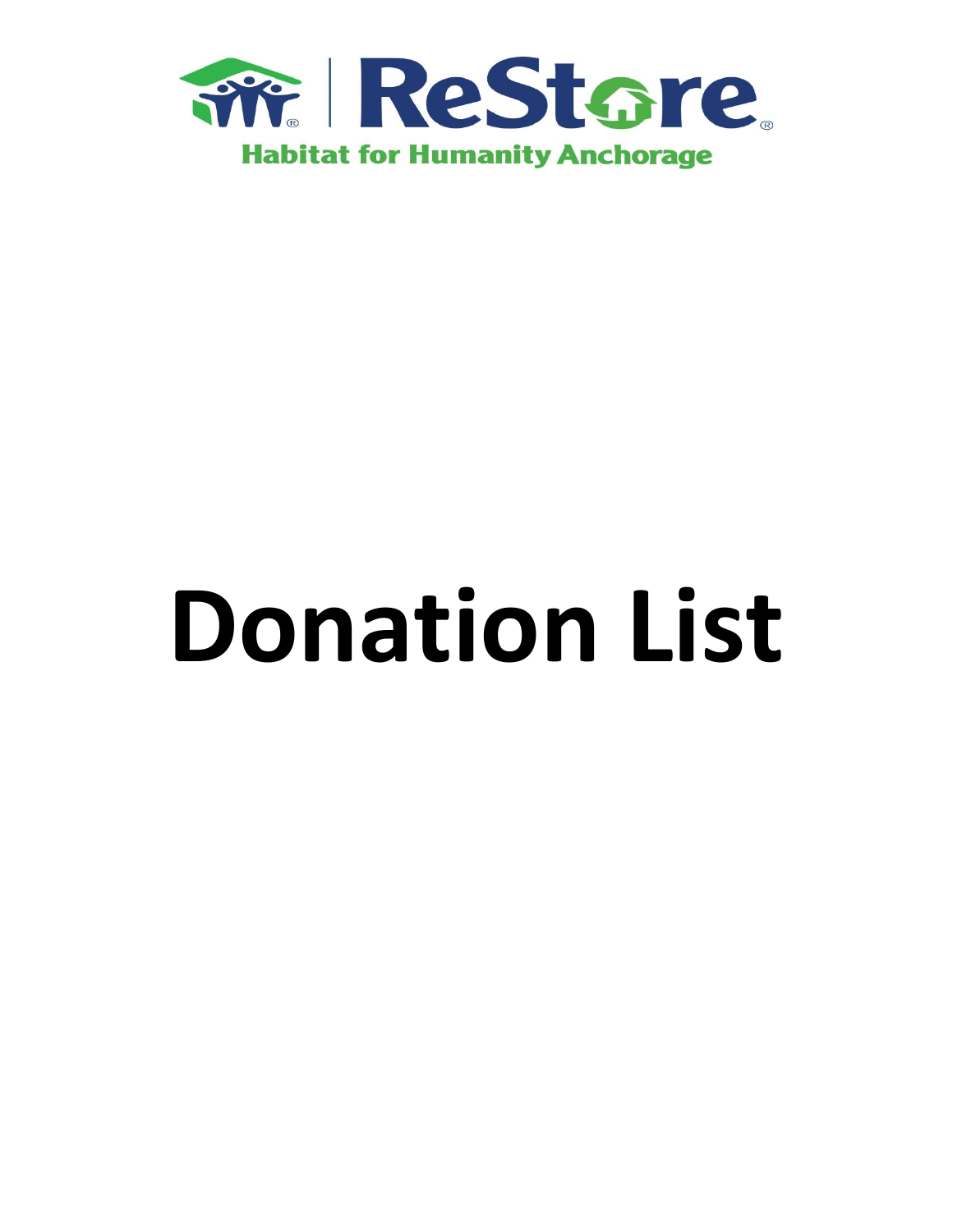

# **Furniture and Décor**

- **Arm Chair**
	- o *Must be free of rips, tears, stains, burns, & pet contact.*
- **Armoire**
- **Bed Frame**
- **Bedroom Set**
	- o *No mattresses, Box Springs, frames, or headboards.*
- **Bookcase / Bookshelf**
- **Box Spring**
- **Buffet**
- **Bunk Bed**
- **Chair**
- **Chaise Lounge**
- **Chest**
- **Chest of Drawers**
- **China Cabinet**
- **Coffee Table**
- **Computer Desk**
	- o *Must be 48'' (Four Feet) or less in length.*
- **Credenza**
- **Desk Chair**
- **Desk**
	- o *No executive desks. Must be 48" (Four Feet) or less in length.*
- **Dining Room Table**
- **Dresser**
- **End Table**
- **Entertainment Center**
- **File Cabinet**
- **Futon**
- **Headboard**
- **Hutch**
- **Couch / Love Seat**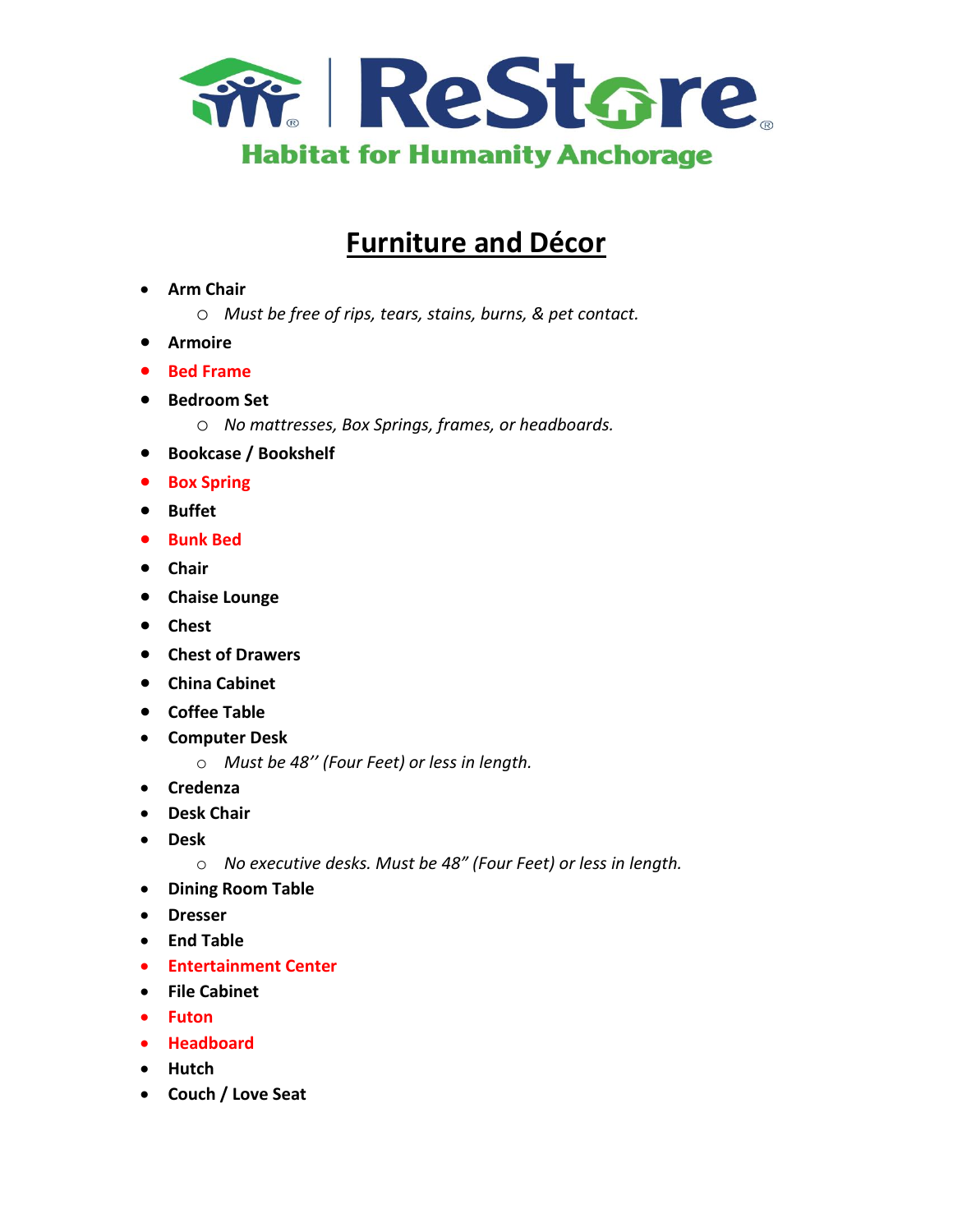

- **Mattress**
- **Media Cabinet**
- **Mirror**
	- o *Must be in frame*
- **Nightstand**
- **Office chair**
- **Ottoman**
	- o *Must be free of rips, tears, stains, burns, and pet contact.*
- **Patio Furniture**
	- o *Not accepted between November 1st and April 30th .*
- **Recliner**
	- o *Must be free of rips, tears, stains, burns, and pet contact.*
- **Rocking Chair**
- **Sectional Sofa**
	- o *Must be free of rips, tears, stains, burns, and pet contact.*
- **Side Table**
- **Sofa**
	- o *Must be free of rips, tears, stains, burns, and pet contact.*
- **TV Cabinet / Stand**
- **Pictures / Paintings**
	- o *Must be framed. No broken glass.*
- **Vase**
- **Lamp**
- **Other Wall Art and decorative pieces**

#### **Plumbing**

- **Bathroom Mirror**
	- o *Must be framed. NO plate glass mirrors.*
- **Bathroom Vanity**
	- o *Must have drawers and doors attached. Must be in reasonable condition.*
- **Pedestal Sink**
- **Porcelain Sink**
	- o *No cracks or chips. MUST BE CLEAN.*
- **Stainless Steel Sink**
	- o *No dents or rust. MUST BE CLEAN.*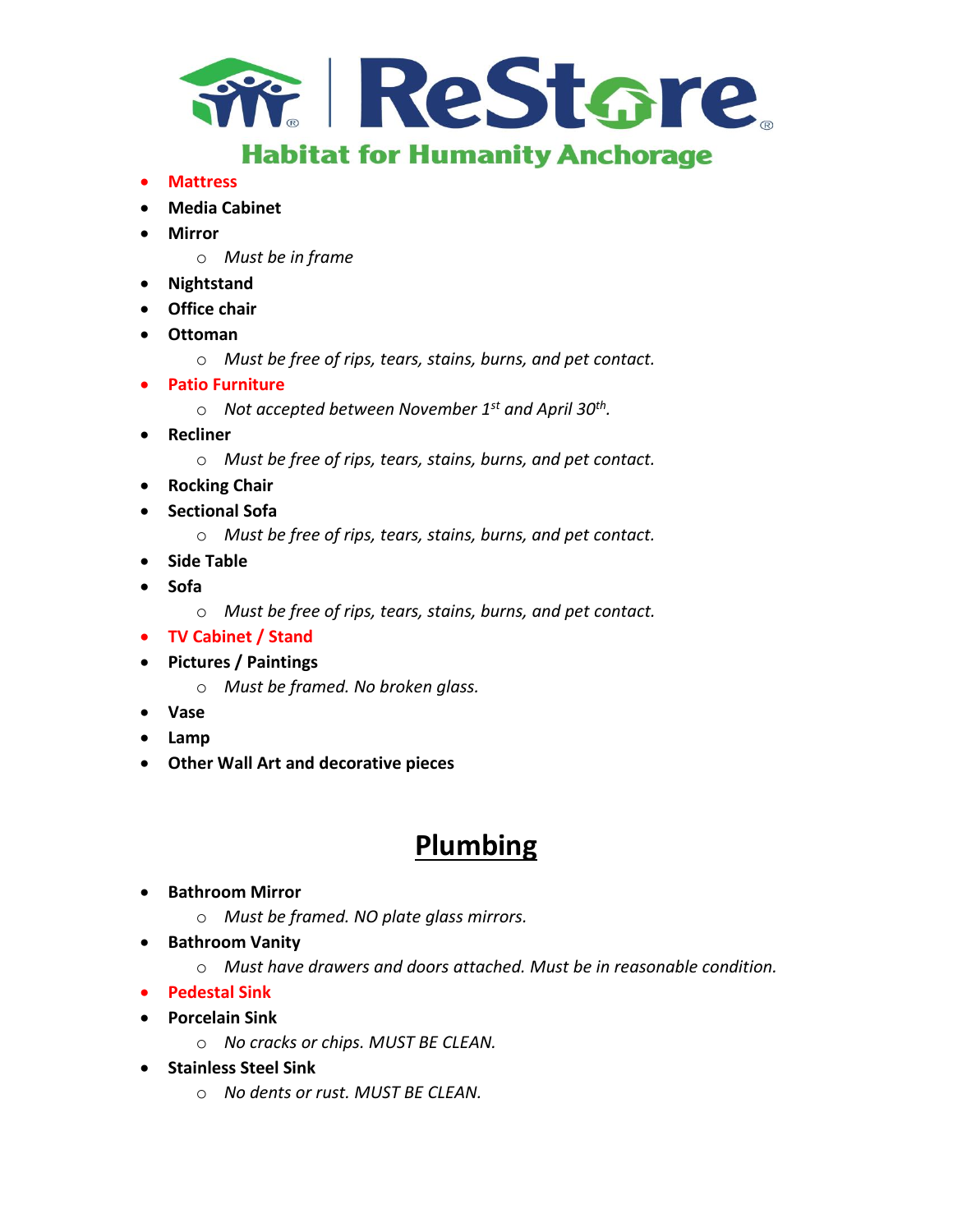

- **Toilet**
	- o *Must have tank, lid, & hardware without toilet seat. No cracks or chips. MUST BE CLEAN.*
- **Tub**
	- o *No shower tub combos or cast iron tubs. MUST BE CLEAN.*
- **Whirlpool Tub**
	- o *MUST BE CLEAN*
- **Sink Faucets**
- **Shower door**
- **Cast Iron Sink**

### **Lighting**

- **Chandeliers**
	- o **Without bulbs. Must be modern. No old brass chandeliers.**
- **Lamps**
	- o **Without bulb**
- **Light Fixture**
	- o **Without bulb. Must be modern. No old brass fixtures.**
- **Ceiling Fan**
	- o **New in Box ONLY.**

#### **Appliances**

- **Dishwasher**
- **Oven / Stove / Range**
- **Range hood / Exhaust**
- **Refrigerator**
- **Deep Freezer**
- **Microwave**
- **Overhead Microwave**
- **Small Appliances**
	- o *New in box ONLY.*

*\*\*\*ALL Appliances must be NO OLDER than 10 years and in FULL working order with NO missing parts or pieces. MUST BE CLEAN.\*\*\**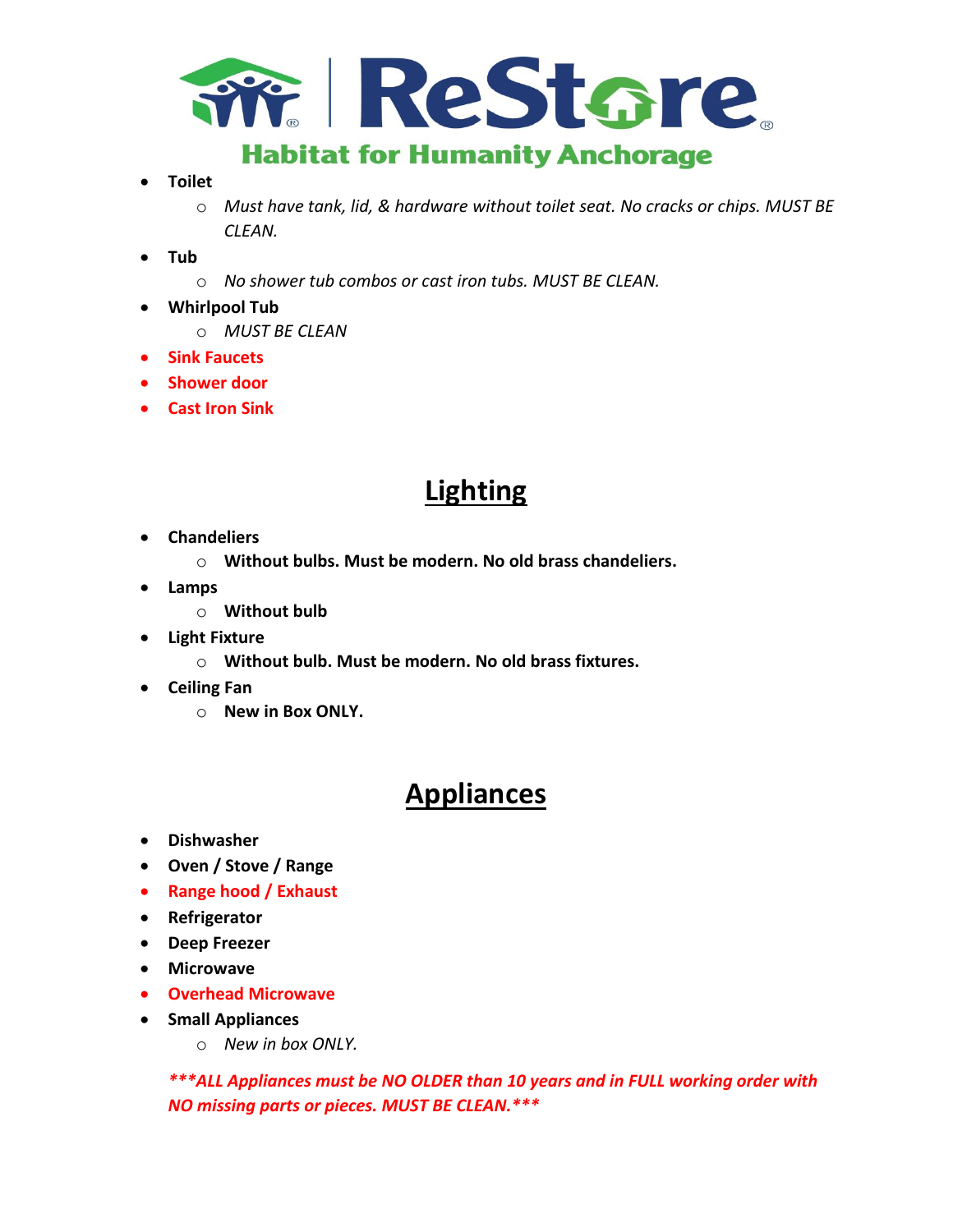

# **Cabinets & Countertops**

- **Bathroom Vanity**
	- o *Drawers and doors attached. Must be in reasonable condition.*
- **Countertops**
	- o *Formica and Laminate Countertops are not accepted. Counter tops cannot be "L" shaped and must be free of sink holes. Granite countertops are only accepted new from businesses and must be approved by management.*
- **Filing Cabinet**
	- o *Must be empty. Must NOT be locked without keys.*
- **Kitchen Cabinets**
	- o *Drawers and doors attached and in working order. Must be in reasonable condition.*
- **Shelving**
- **Storage Cabinet**
- **Bookshelf**

# **Electrical**

- **Electrical Hardware**
- **Electrical Wire**
	- o *Must be unused and contained in a spool*

# **Hardware and Tools**

- **Ladder**
	- o *Rungs, arms, & hinges must be in good condition.*
- **Industrial Saw / Lathe/ Press**
	- o *Must be mechanically sound. Must have all pieces.*
- **Hand Tools**
- **Cordless Power Saw / Drill /Driver**
	- o *Must have working battery and charger*
- **Corded Power Saw / Drill / Driver**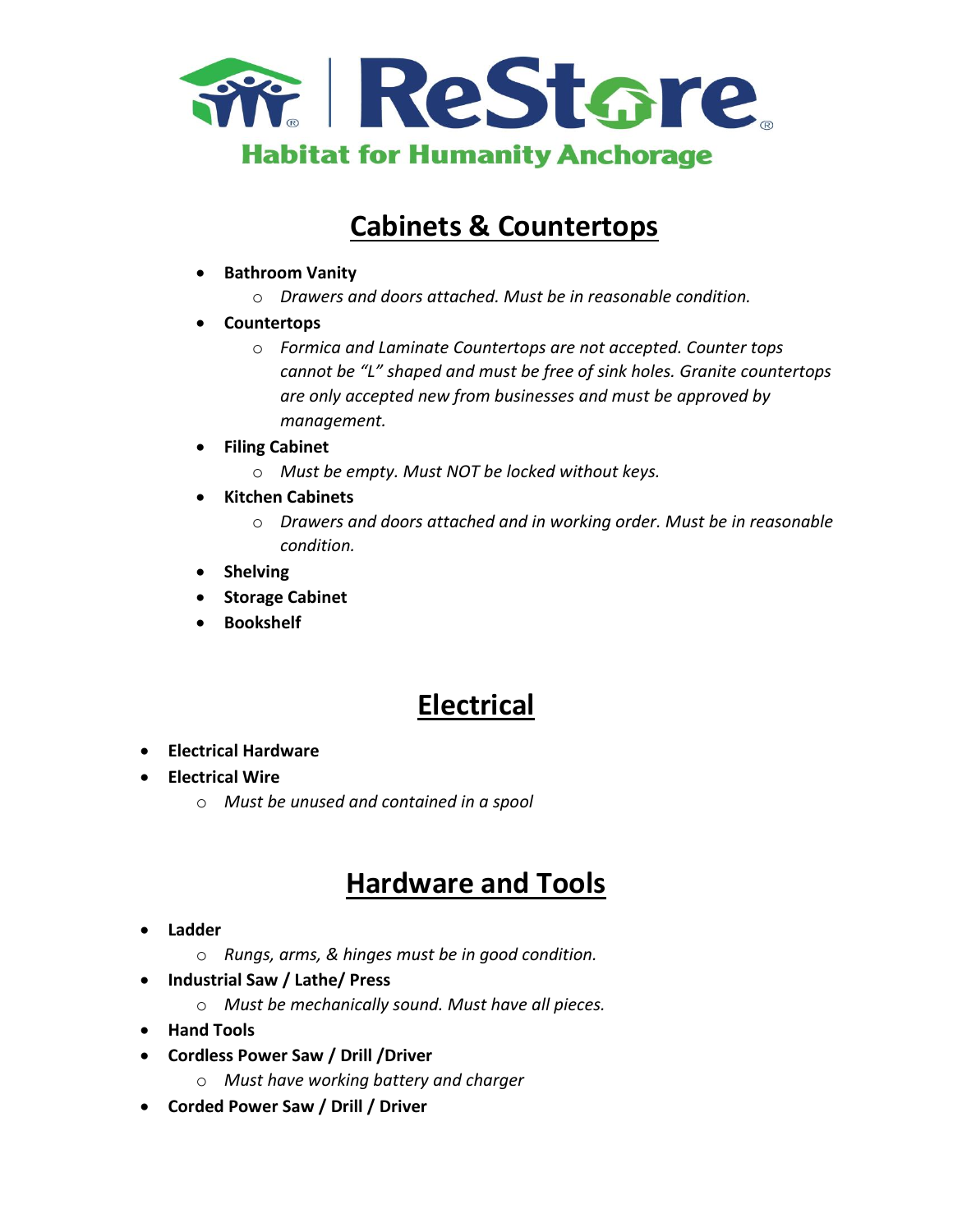

- **Air Tools**
- **Automotive Parts / Hardware**
- **Screws / Bolts / Nails**
	- o *Must be in Box or Bag. NO ASSORTED MIXES.*

#### **Lumber and Trim**

- **Dimensional Lumber**
	- o *Must be 4-8 ft. in length and free of nails, screws, staples, etc. No holes, rot, splintering, cracks.*
- **Trim**
	- o *Must be 4-8 ft. in length and free of nails, screws, staples, etc. No holes, rot, splintering, cracks.*
- **Molding**
	- o *Must be 4-8 ft. in length and free of nails, screws, staples, etc. No holes, rot, splintering, cracks.*
- **Sheet Lumber**
	- o *Must be at least half a sheet and free of nails, screws, staples, etc. No holes, rot, splintering, cracks.*

#### **Flooring and Rugs**

- **Rugs**
	- o *No rips, tears, stains, burns, and free of pet contact. MUST BE CLEAN.*
- **Wood Flooring**
	- o *In the box. No less than 50 sqft. No remnants or broken pieces.*
- **Tiles**
	- o *In the box. No less than 50 sqft. No remnants or broken pieces.*
- **Laminate**
	- o *In the box. No less than 50 sqft. No remnants or broken pieces.*
- **Linoleum**
	- o *In the box. No less than 50 sqft. No remnants or broken pieces.*
- **Carpet Squares**
	- o *Unused. In the box. No less than 50 sqft.*
- **Carpet Roll**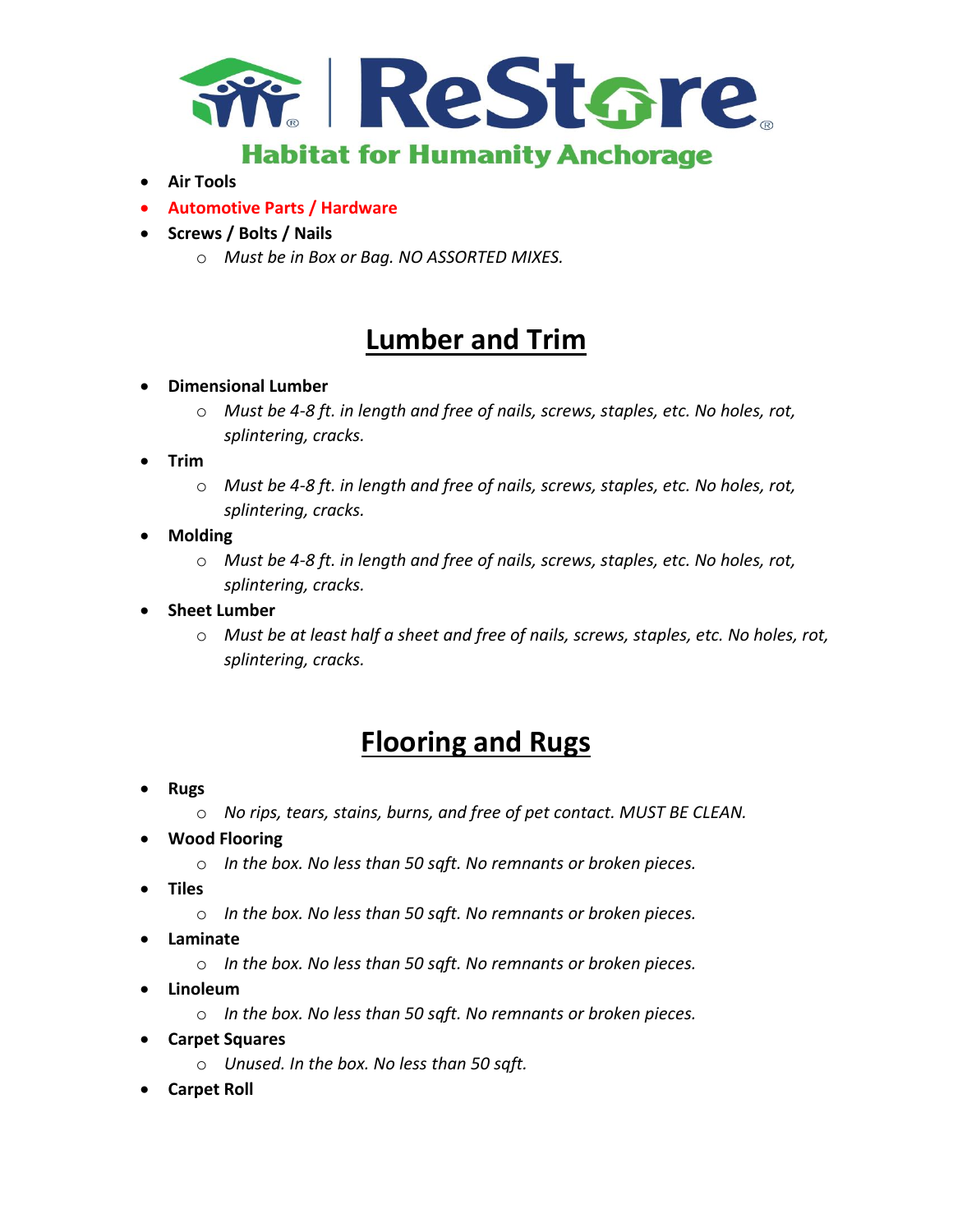

o *New from businesses only.*

# **Doors and Windows**

- **Blinds**
- **Curtain Rods**
- **Door Hardware (Knobs, Hinges, Locks)**
	- o *Must have all pieces*
- **Exterior Door**
	- o *Without Frame*
- **Interior Door**
	- o *Without Frame*
- **Screen Door**
- **Sliding Glass Door**
	- o *Must be Vinyl and in casing. No wood, aluminum, or other metal sliding glass doors.*
- **Storm Door**
- **Window**
	- o *Must be framed. No single pane. Frame must be free of nails, screws, staples, etc.*
- **Commercial Doors / Windows**
- **Shower Door**
- **Closet Doors**
- **Bi Fold Doors**

# **Paint and Supplies**

- **Gallon Paint**
	- o *Only accepted unopened from businesses*
- **5 Gallon Paint**
	- o *Only accepted unopened from businesses*
- **Gallon Stain**
	- o *Only accepted unopened from businesses*
- **5 Gallon Stain**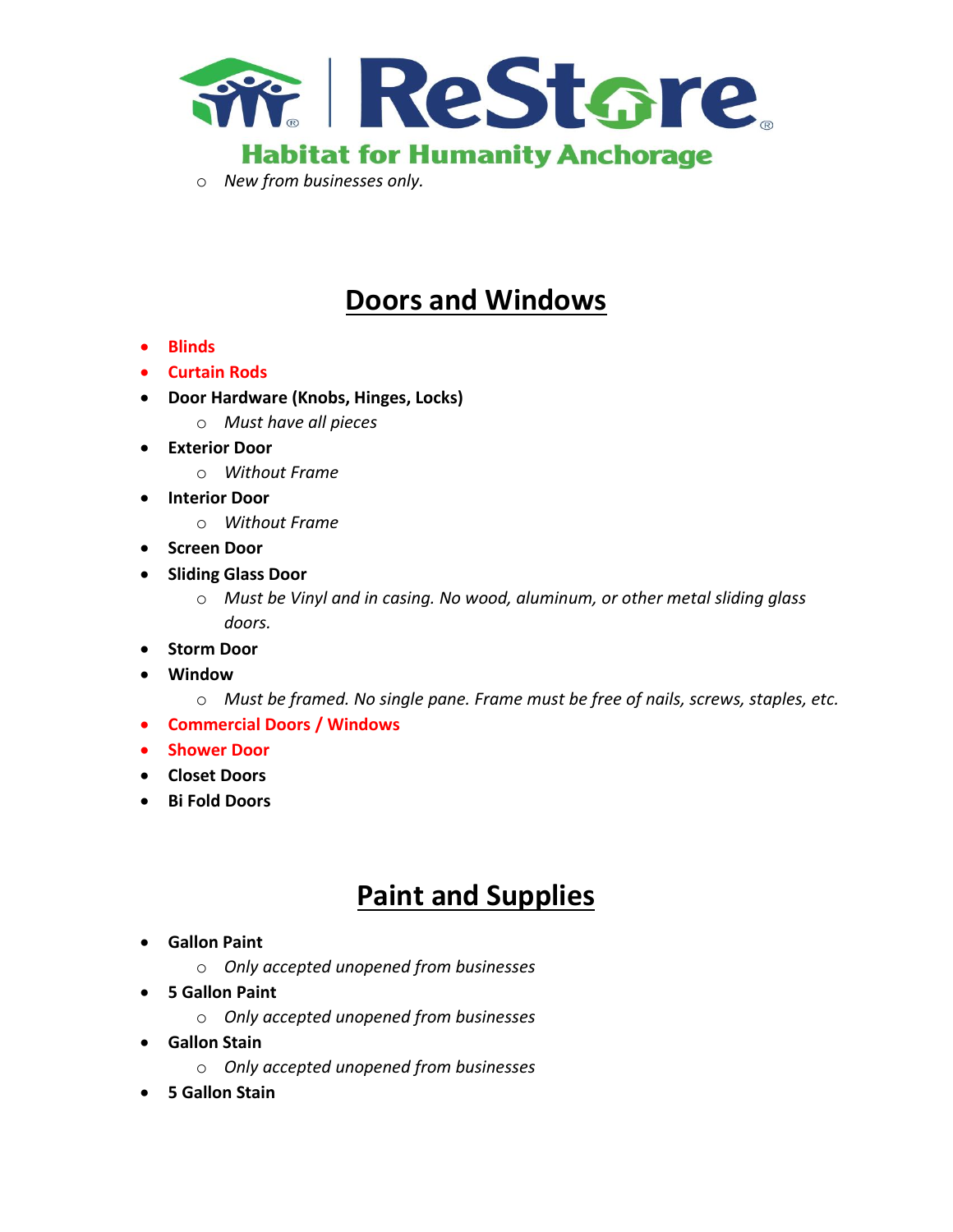

- o *Only accepted unopened from Businesses*
- **Painting supplies**
	- o *Must be new or in reusable condition*

### **Lawn and Garden**

- **Gas / electric Weedeater**
- **Gas / electric Mower**
- **Seed Spreader**
- **Garden hand tools**
- **Planting accessories**

*\*\*\*The above listed items we DO NOT accept during the winter months (October 31st – March 31st)\*\*\**

- **Gas / Electric Chainsaw**
- **Gas / Electric Snowblower**
- **Hardscaping**
- **Soil and Fertilizer**
- **Pesticides and other Chemicals**

*\*\*\*All gas powered tools must have fuel drained before donating. All Electric tools must have battery and charger if applicable. All powered tools must be in sound operational condition. \*\*\**

#### **Sheet Goods**

- **Drywall**
	- o *No less than half a sheet*
- **Wall paneling**
- **Tin Roofing Sheets**
	- o *Free of Holes and Rust*
- **Plywood**
	- o *Must be atleast half a sheet and free of nials, screws, holes, rot, etc. No bad cracks or splintering.*